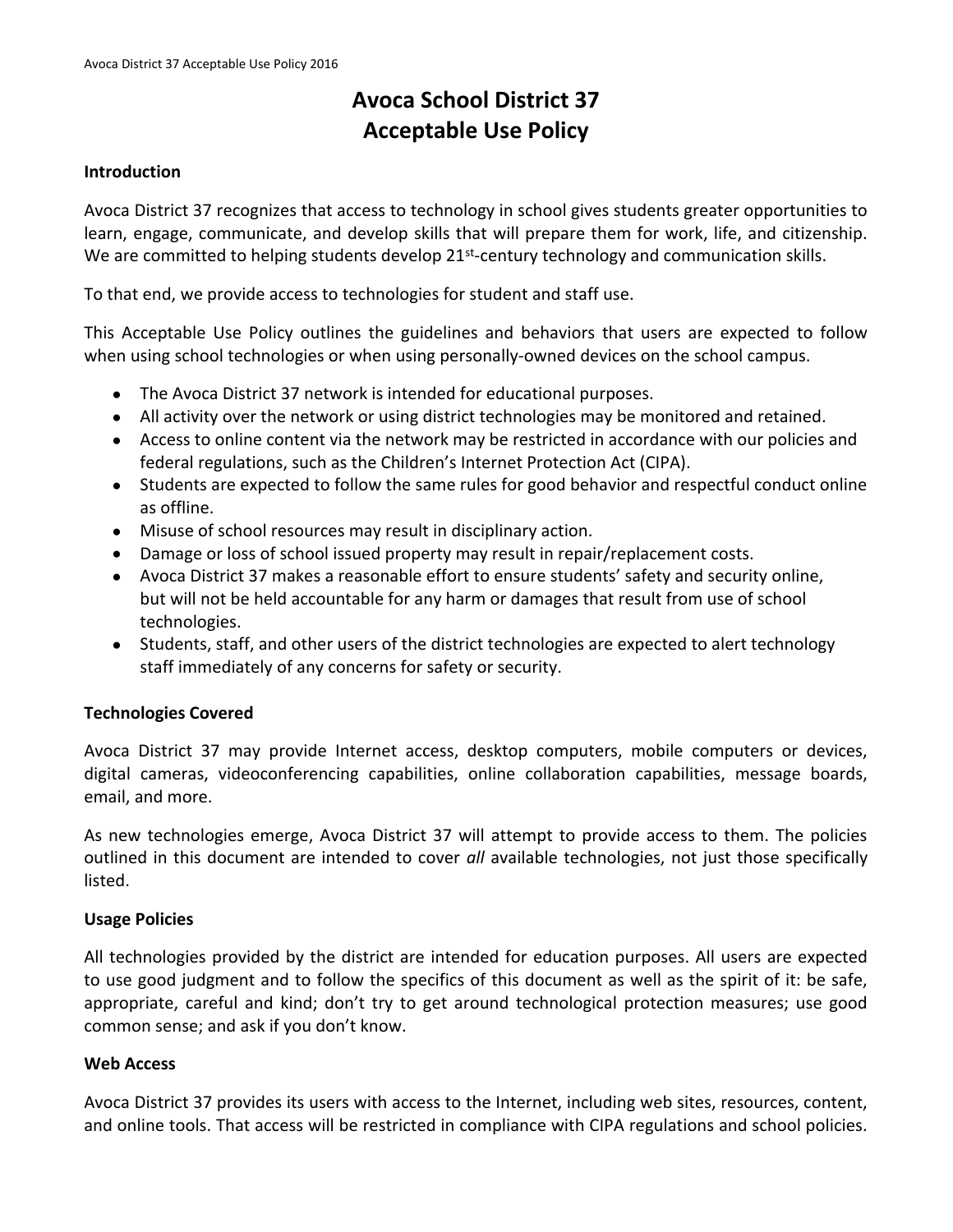Web browsing may be monitored and web activity records may be retained indefinitely.

Users are expected to respect the web filter as a safety precaution, and should not try to circumvent it when browsing the Web. If a site is blocked and a user believes it shouldn't be, the user should follow district protocol to alert a technology staff member or submit the site for review.

## **Email**

Avoca District 37 may provide users with email accounts for the purpose of school-related communication. Availability and use may be restricted based on school policies.

Users who are provided with email accounts should use them with care. Users should not send personal information; should not attempt to open files or follow links from unknown or untrusted origin; should use appropriate language; and should only communicate with other people as allowed by the district policy or the teacher.

Users are expected to communicate with the same appropriate, safe, mindful, courteous conduct online as offline. Email usage will be monitored and archived.

## **Social/Web 2.0 / Collaborative Content**

Recognizing the benefits collaboration brings to education, Avoca District 37 may provide users with access to web sites or tools that allow communication, collaboration, sharing, and messaging among users for the purpose of school-related communication.

Users are expected to communicate with the same appropriate, safe, mindful, courteous conduct online as offline. Posts, chats, sharing, and messaging may be monitored. Users should be careful not to share personally-identifying information online.

## **Mobile Devices Policy**

Avoca District 37 may provide users with mobile computers or other devices to promote learning inside and/or outside of the classroom. Users should abide by the same acceptable use policies when using school devices off the school network as on the school network.

Users are expected to treat these devices with extreme care and caution; these are expensive devices that the school is entrusting to the user's care. Users should report any loss, damage, or malfunction to technology staff immediately. Users may be held financially accountable for any damage resulting from negligence or misuse.

Use of school-issued mobile devices off the school network may be monitored.

## **Personally-Owned Devices Policy**

Students should keep personally-owned devices (including laptops, tablets, smart phones, and cell phones) turned off and put away during school hours—unless in the event of an emergency or as instructed by a teacher or staff for educational purposes.

Because of security concerns, when personally-owned mobile devices are used on campus, they should not be used over the school network without express permission from IT staff. In some cases, a separate network may be provided for personally-owned devices.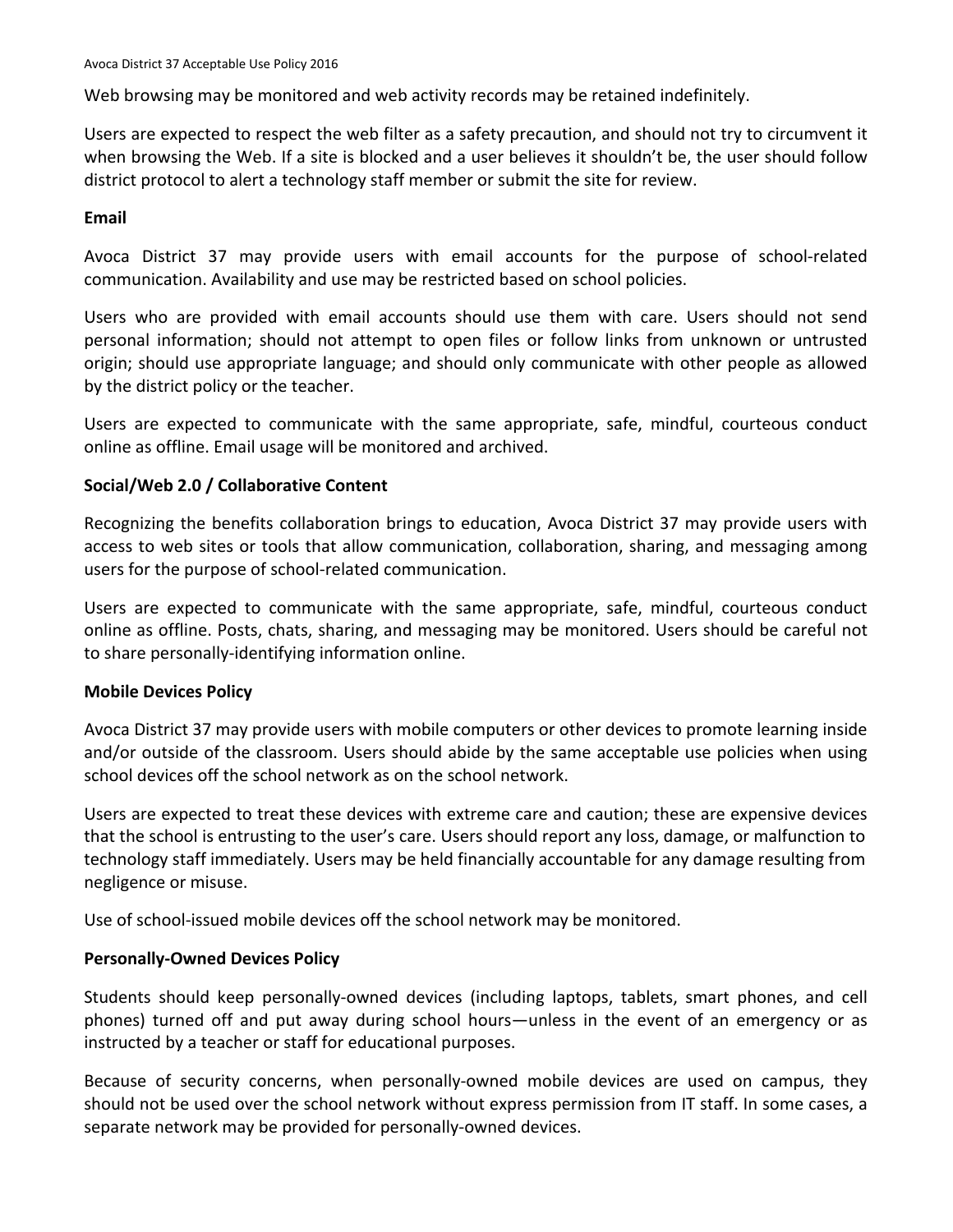#### **Security**

Users are expected to take reasonable safeguards against the transmission of security threats over the school network. This includes not opening or distributing infected files or programs and not opening files or programs of unknown or untrusted origin.

If you believe a computer or mobile device you are using might be infected with a virus, please alert IT. Do not attempt to remove the virus yourself or download any programs to help remove the virus.

#### **Downloads**

Users should not download or attempt to download or run any programs over the school network or onto school resources without express permission from technology staff.

You may be able to download other file types, such as images or videos. For the security of our network, download such files only from reputable sites, and only for education purposes.

#### **Netiquette**

Users should always use the Internet, network resources, and online sites in a courteous and respectful manner.

Users should also recognize that along with the valuable content online there is also unverified, incorrect, or inappropriate content. Users should use trusted sources when conducting research via the Internet.

Users should also remember not to post anything online that they wouldn't want parents, teachers, or future colleges or employers to see. Once something is online, it's out there—and can sometimes be shared and spread in ways you never intended.

## **Plagiarism**

Users should not plagiarize (or use as their own, without citing the original creator) content, including words or images, from the Internet. Users should not take credit for things they didn't create themselves, or misrepresent themselves as an author or creator of something found online. Research conducted via the Internet should be appropriately cited, giving credit to the original author.

## **Personal Safety**

Users should never share personal information, including phone number, address, social security number, birthday, or financial information over the Internet without adult permission. Users should recognize that communicating over the Internet brings anonymity and associated risks, and should carefully safeguard the personal information of themselves and others. Users should never agree to meet someone they meet online in real life without parental permission.

If you see a message, comment, image, or anything else online that makes you concerned for your personal safety, bring it to the attention of an adult (teacher or staff if you're at school; parent if you're using the device at home) immediately.

## **Cyberbullying**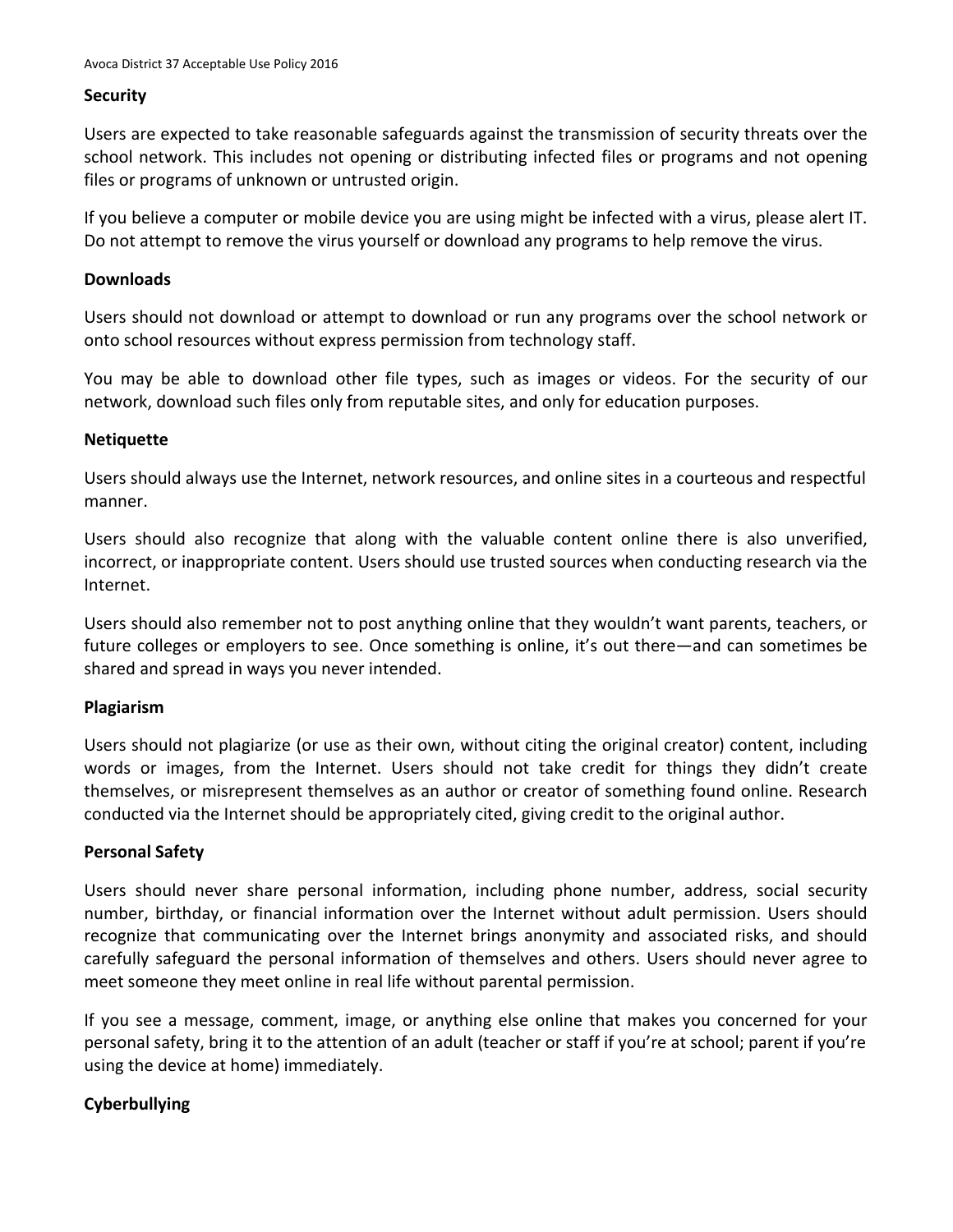Cyberbullying will not be tolerated. Harassing, disrespecting denigrating, misrepresenting, impersonating, tricking, excluding, and cyberstalking are all examples of cyberbullying. Don't be mean. Don't send emails or post comments with the intent of scaring, hurting, or intimidating someone else.

Engaging in these behaviors, or any online activities intended to harm (physically or emotionally) another person, will result in disciplinary action and also may include loss of privileges. In some cases, cyberbullying can be a crime. Remember that your activities are monitored and retained.

# **Examples of Acceptable Use**

I will:

- Use school technologies for school-related activities.
- Follow the same guidelines for respectful, responsible behavior online that I am expected to follow offline.
- Treat school resources carefully, and alert staff if there is any problem with their operation.
- Encourage positive, constructive discussion if allowed to use communicative or collaborative technologies.
- Alert a teacher or other staff member if I see threatening, inappropriate, or harmful content (images, messages, posts) online.
- Use school technologies at appropriate times, in approved places, for educational pursuits.
- Cite sources when using online sites and resources for research.
- Recognize that use of school technologies is a privilege and treat it as such.
- Be cautious to protect the safety of myself and others.
- Help to protect the security of school resources.

\*This is not intended to be an exhaustive list. Users should use their own good judgment when using school technologies.

# **Examples of Unacceptable Use**

I will **not**:

- Use school technologies in a way that could be personally or physically harmful.
- Search for inappropriate images or content.
- Engage in cyberbullying, harassment, or disrespectful conduct toward others.
- Try to find ways to get around the school's safety measures and filtering tools.
- Use school technologies to send spam or chain mail.
- Plagiarize content I find online.
- Post personally-identifying information, about myself or others.
- Agree to meet someone I meet online in real life.
- Use language online that would be unacceptable in the classroom.
- Use school technologies for illegal activities or to pursue information on such activities.
- Attempt to hack or access sites, servers, or content that isn't intended for my use.

This is not intended to be an exhaustive list. Users should use their own good judgment when using school technologies.